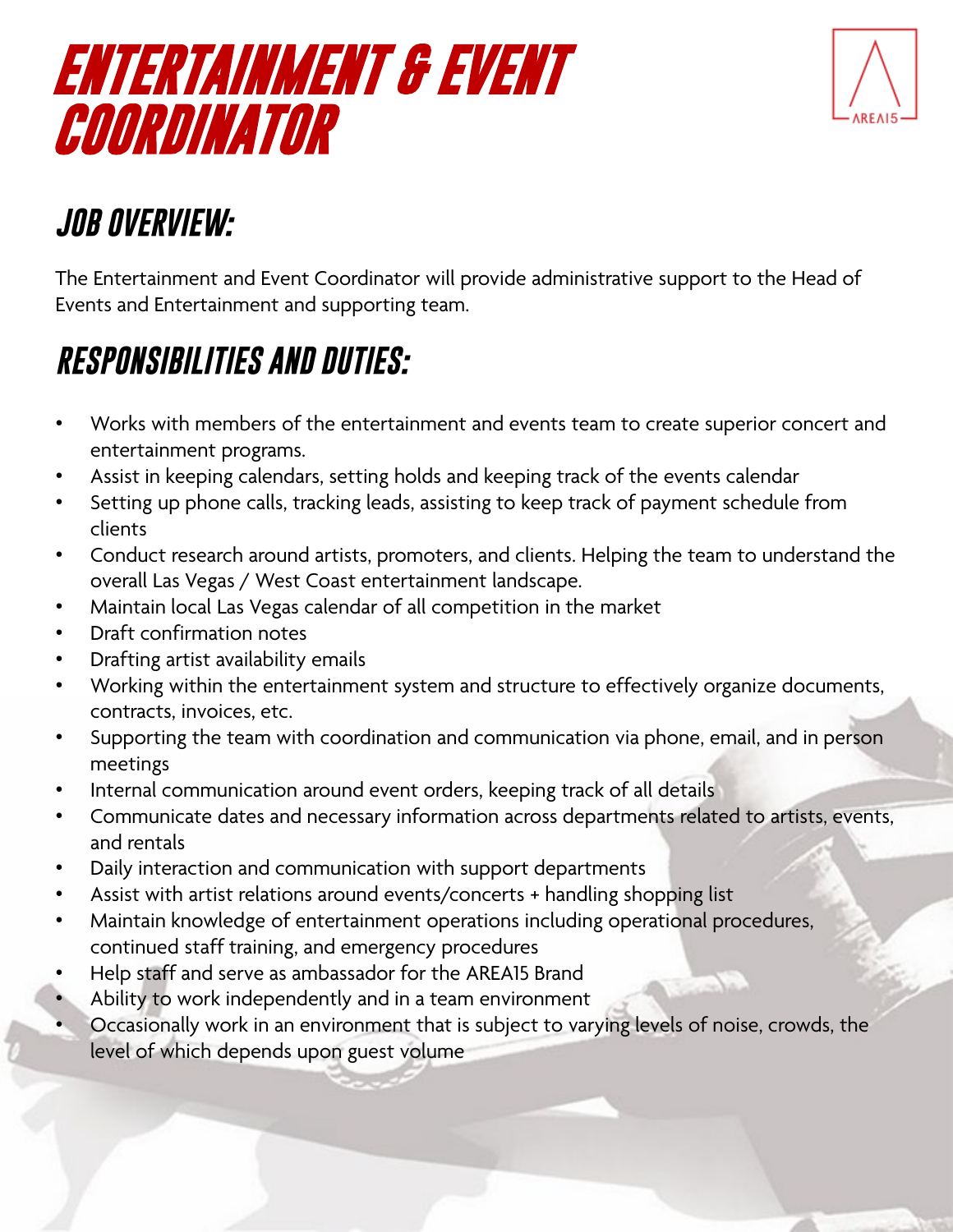# **ENTERTAINMENT & EVENT COORDINATOR**



### *QUALIFICATIONS:*

- Administrative / coordinator experience with excellent communication skills
- Professional experience in working with music agencies, artists, managers, and label professionals.
- Professional experience in building and executing comprehensive marketing campaigns with music management teams.
- Proven experience and comprehensive knowledge of managing core event production and production equipment in an entertainment setting.
- Skilled in exceptional communications, organizational concepts, and financial knowledge.
- Knowledge of multi-channel event marketing, including AdMats, Facebook Events, Digital marketing campaigns, print marketing campaigns, running strategic ad placements, and street team management.
- Exceptional ability to manage, delegate, follow up, relate to staff, guests, clients, artists, etc. in a positive effective manner.
- Exceptional attention to detail and organizational skills. Proficient in Microsoft Office, mainly with Microsoft Excel
- Knowledge of Hubspot, Triple Seat, Social Tables, working knowledge of contracts, riders related to concerts and events